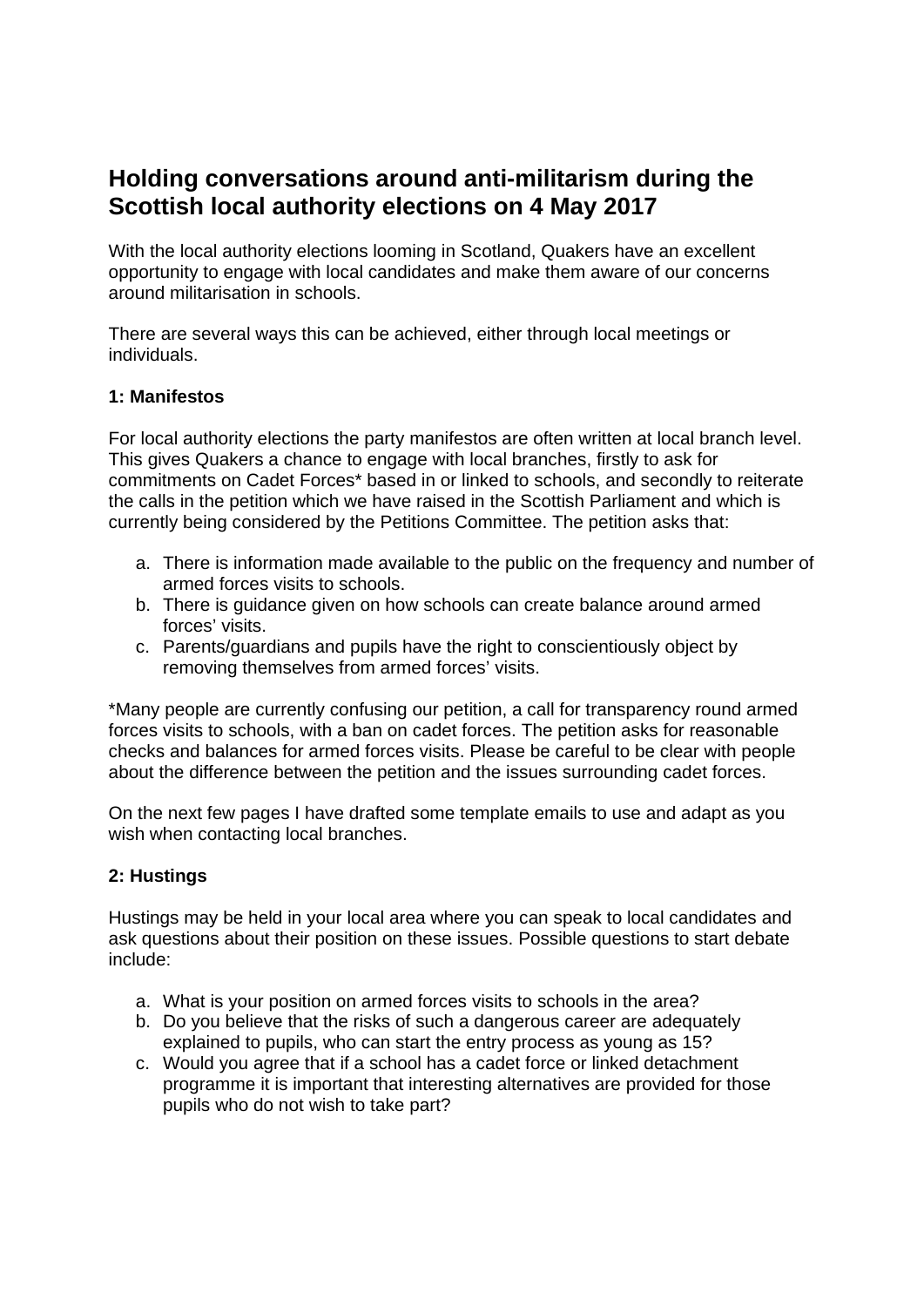d. If elected would you be prepare to commit yourself/ XXXX Council to supporting/ issuing guidance to schools that are receiving visits from armed forces personnel AND/OR introducing an instrument to monitor armed forces visits to schools in XXXX Council area?

#### **Finding who to contact**

Not all political parties list their local branches. However, the links below take you to places to start seeking contact details for either local politicians or party headquarters.

Scottish Labour (http://www.scottishlabour.org.uk/people)

**Scottish Liberal Democrats** (http://www.libdems.org.uk/in\_your\_area)

Scottish Conservatives (http://www.scottishconservatives.com/people/councillors/)

Scottish National Party (https://www.snp.org/contact)

**Scottish Green Party** (https://greens.scot/homepage/the-people-behind-the-party)

You will also be able to find information on your local candidates through local media, social media and your local authority. It is likely that the council leader and leaders of the opposition parties in your council will also be involved in writing their local manifestos.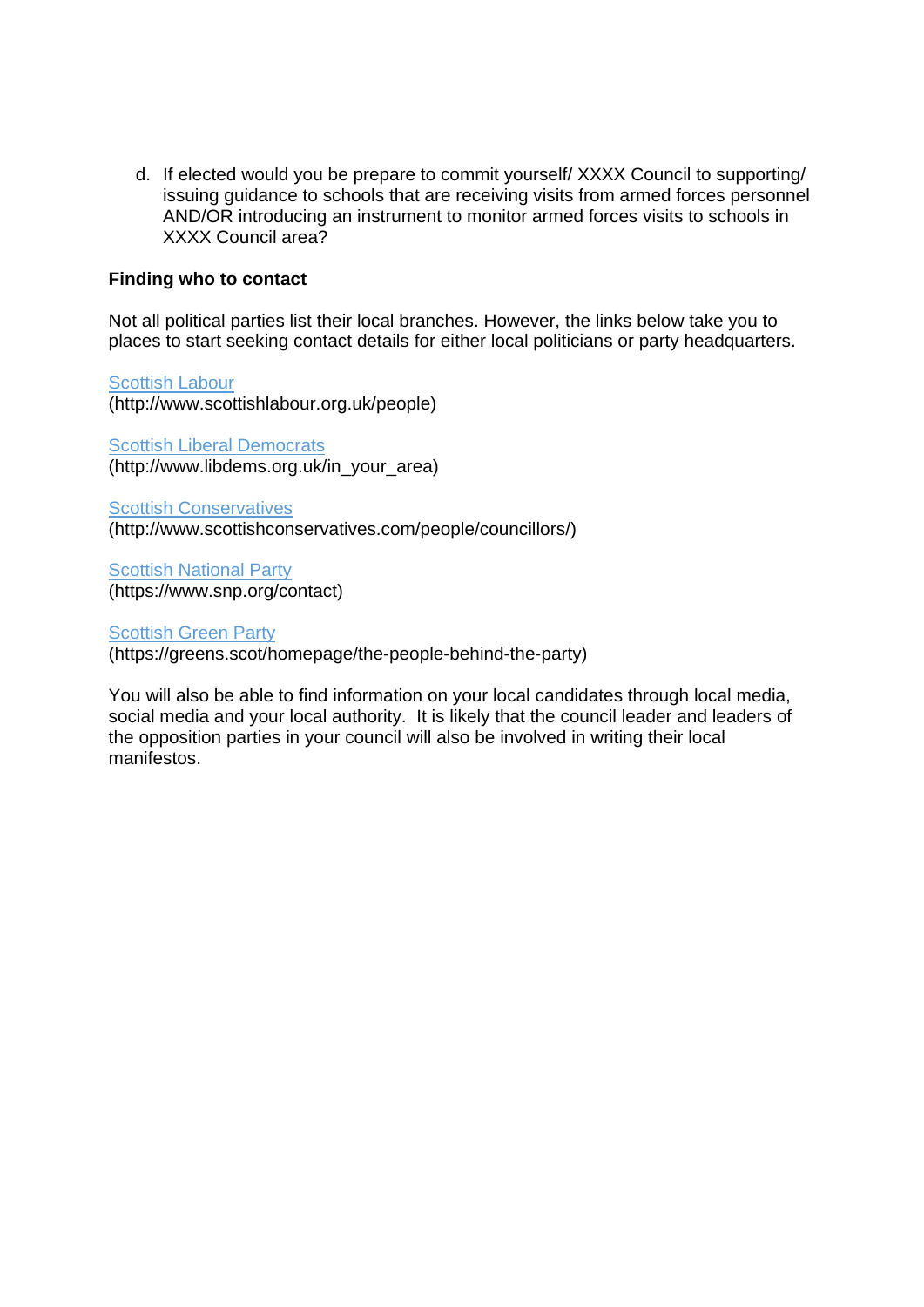#### Dear XXXXXX

I am a Quaker and a member/attender of xxxxxx meeting.

Quakers in Scotland are concerned about the increasing militarisation of Scottish schools and as such we have had a petition in The Scottish Parliament asking for:

- a. Information made available to the public on the frequency and number of armed forces' visits to schools.
- b. Guidance given on how schools can create balance around armed forces visits.
- c. That parents/guardians and pupils have the right to conscientiously object by removing themselves from armed forces visits.

As you may be aware recent report from Medact\* show that young recruits (who can start the process at 15years old) are disadvantaged physical and mentally during their army career, and in later civilian life directly because of their young age at sign up. We believe young people should be made aware of these facts before joining, and are concerned that many presentations in schools are one sided.

None of the petition requests seek to end the armed forces relationships with schools, but rather put in place reasonable checks and balances to make sure that the public can be confident that disadvantaged areas are not being targeted, and pupils are being given a rounded picture of an armed forces career.

We would like xxxxxxx xxxxxxx branch to consider this issue and how you may wish to respond to it when preparing your manifesto for the local elections as local authorities have an important role in this public issue.

We would be happy to also discuss this issue further with your branch, if you wish, and Quakers in Scotland Parliamentary Engagement Officer, Mairi Campbell-Jack (mairic@quakers.org.uk) is able to provide you with more information if you would like to investigate the matter more fully.

In Friendship

#### **XXXXXXXX**

\* https://www.medact.org/2016/resources/reports/recruitment-children-uk-armed-forces/